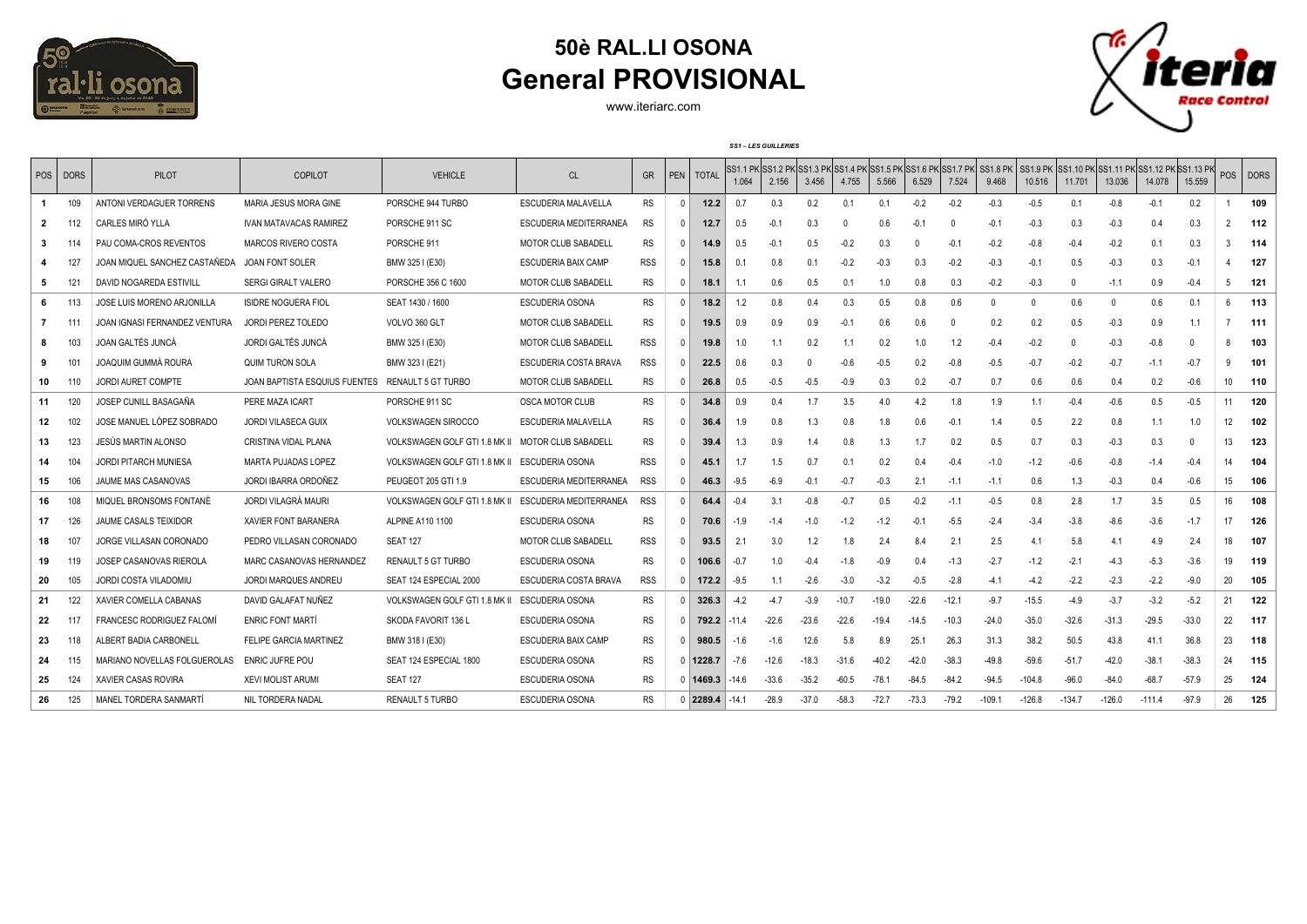

## **50è RAL.LI OSONA General PROVISIONAL**

www.iteriarc.com



|    |          |         |         |         |        | SS2 - LA COLLADA DEL VILAR                                                                                                                                                                                                              |          |         |        |        |        | <b>SS3-LES GUILLERIES</b> |         |         |         |         |         |         |         |         |         |         |         |         |         |         |        | SS4-LA COLLADA DEL VILAR |        |         |         |     |             |
|----|----------|---------|---------|---------|--------|-----------------------------------------------------------------------------------------------------------------------------------------------------------------------------------------------------------------------------------------|----------|---------|--------|--------|--------|---------------------------|---------|---------|---------|---------|---------|---------|---------|---------|---------|---------|---------|---------|---------|---------|--------|--------------------------|--------|---------|---------|-----|-------------|
|    | POS DORS | 17.166  | 18.393  | 18.889  | 1.122  | SS1.14 PKSS1.15 PKSS1.16 PKSS2.1 PKSS2.2 PKSS2.3 PKSS2.4 PKSS2.4 PKSS2.5 PKSS3.1 PKSS3.1 PKSS3.2 PKSS3.2 PKSS3.3 PKSS3.4 PKSS3.5 PKSS3.5 PKSS3.1 PKSS3.1 PKSS3.1 PKSS3.1 PKSS3.1 PKSS3.1 PKSS3.1 PKSS3.1 PKSS3.1 PKSS3.10 PKSS<br>3.219 | 3.87     | 4.451   | 4.879  | 5.225  | 1.064  | 2.156                     | 3.456   | 4.755   | 5.566   | 6.529   | 7.524   | 9.468   | 10.516  | 11.701  | 13.036  | 14.078  | 15.559  | 17.166  | 18.393  | 18.889  | 1.122  | 3.219                    | 3.87   | 4.451   | 4.879   | POS | <b>DORS</b> |
|    | 109      | $-0.7$  | $-0.3$  | 0.2     | $-0.2$ | 0.1                                                                                                                                                                                                                                     | $\Omega$ |         | $-0.2$ | 0.1    | 0.8    |                           | 0.4     |         | 0.2     | 0.6     | $-0.2$  | $-0.7$  | $-0.3$  | 0.2     | $-0.9$  |         | $-0.2$  | $-0.5$  | $-0.5$  | 0.2     | $-0.1$ | $-0.1$                   |        | $-0.1$  | $-0.3$  |     | 109         |
| 2  | 112      | $-0.5$  | $-0.7$  | 0.1     | -0.4   | $-0.1$                                                                                                                                                                                                                                  | 0.1      | -0.2    | -0     | 0.1    | 0.4    | 0.4                       | 0.7     | $-0.2$  | 0.6     | $-0.2$  | $-0.2$  | $-0.6$  |         | 0.4     | $-0.6$  | 0.6     | $-0.1$  | $-0.4$  | 0.1     | 0.3     | $-0.3$ | $-0.4$                   |        |         | $-0.4$  |     | 112         |
| 3  | -114     | $-0.6$  | $-0.1$  | $-0.5$  | -0.2   | $-0.4$                                                                                                                                                                                                                                  | $\Omega$ | 0.3     | 0.3    | $-0.2$ | 0.8    | 1.2                       | 0.3     | 0       | 0.3     | $-0.2$  | $-0.4$  | $-0.4$  | $-0.5$  | $-0.2$  | $-0.2$  | 0.6     | $-0.1$  | $-0.4$  | $-0.6$  | $-0.2$  | $-0.5$ | $-0.7$                   | $-0.3$ | 0.2     | $-0.1$  | 3   | 114         |
|    | 127      | $-0.2$  | 0.3     | -0.6    | $-0.1$ | 0.8                                                                                                                                                                                                                                     | 0.2      |         | -0.7   | $-0.4$ | 0.5    | 1.0                       | 0.1     | $-0.7$  | $-0.1$  | 0       | $-0.4$  | $-0.5$  | 0.3     | 0.9     | $-0.8$  | -0.1    | $-0.3$  | $-0.7$  | 0.8     | 0       | 0.4    | $-0.2$                   | 0.1    | 0.6     | $-0.3$  |     | 127         |
| 5. | 121      | $-0.6$  | $-0.3$  |         | $-0.1$ | 0                                                                                                                                                                                                                                       | 0.4      | 0.1     | 0.1    | 0.2    | 0.9    | 0.8                       | 0.5     | 0       | 0.4     | 0.5     | $-0.2$  | $-0.5$  | 0.8     | 0.3     | $-0.3$  | 0.8     | $-0.1$  | $-0.8$  | $-0.2$  | 0.9     |        | $-0.4$                   | 0.1    |         | 0       | 5   | 121         |
| 6  | 113      | $-0.1$  | $-0.4$  |         | 0.3    | 0.8                                                                                                                                                                                                                                     | 0.3      | 0.5     | 0.4    | 0.7    | 0.3    | $-0.8$                    | 0.7     | 0.2     | 0.7     | 0.2     | $-0.3$  | $-0.3$  |         | 0.8     | $-0.5$  | 0.8     | 0.1     | $-0.6$  | 0.3     | 0.3     | 0.1    | 0.2                      | 0.2    | 0.9     | 0.2     | -6  | 113         |
| 7  | - 111    | $-0.4$  | $-0.1$  | $-0.1$  | $-0.1$ | $-0.1$                                                                                                                                                                                                                                  | -0.4     | -0.2    | $-0.2$ | $-0.2$ | 1.0    | 0.8                       | 0.4     | $-0.2$  | 0.2     | $-0.4$  | $-1.1$  | $-1.5$  | 0.1     | 0.4     | 0       | 0.8     | 0.4     | $-0.7$  | $-0.2$  | $-0.1$  | 0.1    | 0.4                      | 0.5    | 0.5     | 0.3     |     | 111         |
| 8  | 103      | $-0.1$  | 1.6     | $-0.1$  | 0.8    | 0.3                                                                                                                                                                                                                                     | 0.2      | $-0.2$  | -0     | 0.3    | 0.4    | 1.4                       | 0.3     | 0.2     | 0.5     | 0.4     | 0.9     | $-0.3$  | 0.1     | 0.7     |         | 0.4     | $-0.3$  | $-0.5$  | 0.6     | 0.2     | 0.4    | 0.1                      | 0.2    |         | $-0.5$  |     | 103         |
| 9  | 101      | -1.4    | $-0.3$  | $-0.1$  | -0.3   | 0.4                                                                                                                                                                                                                                     | -0.1     | 0.1     | $-0.3$ |        | 0.2    | 0.5                       | $-0.1$  | $-0.5$  | -0.2    | 1.6     | $-1.5$  | $-0.7$  | $-0.1$  | 1.0     | 0.3     | 0.1     | $-1.2$  | $-1.4$  | $-0.5$  | $-0.5$  | $-0.2$ | $-0.2$                   | $-0.4$ | $-0.5$  | $-0.6$  |     | 101         |
| 10 | 110      | 0.5     | 0.5     | $-0.7$  | 0.9    | 0.6                                                                                                                                                                                                                                     | 0.7      | 0.4     | 0.5    | 0.4    | 0.4    | $-0.2$                    | 0.3     | 0.4     | 0.5     | 0.3     | 0.6     | $-1.2$  | $-0.8$  | $-0.4$  | 0.5     | 0.2     | $-0.7$  | 0.8     | $-1.3$  | $-0.8$  | 0.5    | 0.9                      | 0.8    | 1.1     | $-1.3$  | 10  | 110         |
| 11 | 120      | $-0.5$  | 0.4     | 0.8     | -0.6   | 0.2                                                                                                                                                                                                                                     | -0.1     | 0.5     | -0     | 0.8    | 0.9    | $-0.2$                    | $-0.2$  | $-0.7$  | 0.7     | $-0.8$  | $-0.5$  | $-0.6$  | $-0.2$  | $-0.1$  | -0.6    | 0.7     | $-0.4$  |         | $-0.1$  | 0.5     |        | $-0.9$                   | $-0.3$ | 0.4     | $-0.3$  | 11  | 120         |
| 12 | 102      | 1.8     |         | 0.3     | 0.6    | 1.8                                                                                                                                                                                                                                     | 1.1      | 1.2     | 0.7    | 1.5    | 0.2    |                           | $-0.1$  | 0.2     | 1.1     | 3.3     | $-0.8$  | $-0.9$  | $-0.7$  | 0       | $-0.5$  | 0.9     | $-1.1$  | $-0.2$  | $-0.4$  | $-0.7$  | 0.1    | 0.6                      | $-0.2$ | 0.4     | $-0.3$  | 12  | 102         |
| 13 | 123      | $-0.5$  | $-0.3$  | $-0.2$  | 1.6    | 1.8                                                                                                                                                                                                                                     | 1.0      | 0.9     |        | 1.3    | 1.2    | 0.7                       | 1.6     | 0.7     | 1.3     | 1.0     | 0.7     | 0.7     |         | 0.3     | $-0.4$  | $-0.3$  | $-0.2$  | -0.6    | 0.7     | $-0.5$  | 1.6    | 1.0                      | 0.7    | 2.5     | 1.7     | 13  | 123         |
| 14 | 104      | $-1.3$  | $-1.3$  | -1.3    | 0.7    | 0.6                                                                                                                                                                                                                                     | $-0.2$   | -0.2    | $-0.5$ | $-0.5$ | 1.2    |                           | 0.      | $-0.3$  | -0.4    | $-0.3$  | $-1.7$  | $-1.9$  | $-1.7$  | -1.1    | -0.9    | -1.3    | $-2.4$  | $-3.0$  | $-3.3$  | $-3.5$  | 0.3    | $-0.4$                   | $-0.6$ |         | $-1.2$  | 14  | 104         |
| 15 | 106      | $-0.6$  | 0.2     |         | 0.4    | 0.5                                                                                                                                                                                                                                     | 1.1      | 0.5     | $-0.5$ | $-0.3$ | 0.7    | 2.3                       | $-1.2$  | $-0.4$  | 0.3     | 0.5     | $-1.9$  | $-0.7$  | 1.0     | 1.1     | 0.4     | 0.3     | $-1.5$  | $-0.5$  | 0.3     | $-0.3$  | 0.5    | 0.9                      | 0.9    | $-1.2$  | $-0.3$  | 15  | 106         |
| 16 | 108      | $-1.0$  | 0.8     | $-0.1$  | 3.2    | 4.6                                                                                                                                                                                                                                     | 3.1      | 2.3     | $-0.5$ |        | $-0.6$ | 3.2                       | $-0.2$  | $-1.6$  | 0.8     | 2.3     | 0.6     | $-0.5$  | 0.9     | 2.1     | 1.6     | 3.9     | 1.2     | $-3.5$  | 1.5     | 0.5     | 2.8    | 1.1                      | 1.1    | 0.3     | $-1.3$  | 16  | 108         |
| 17 | 126      | $-0.4$  | $-0.8$  | $-1.1$  | $-1.8$ | $-0.2$                                                                                                                                                                                                                                  | 1.3      | 0.4     | $-0.6$ | $-0.8$ | $-0.4$ | $-1.5$                    | 0.1     | $-1.2$  | $-1.0$  | 0.5     | $-2.0$  | $-1.2$  | $-2.6$  | $-3.6$  | $-5.8$  | $-2.0$  | $-0.1$  | $0$ .   | 0.8     | $-0.5$  | $-1.6$ | $-0.3$                   | $-0.3$ | $-0.5$  | $-0.1$  | 17  | 126         |
| 18 | 107      | 2.3     | 1.9     | 1.3     | 1.2    | 1.1                                                                                                                                                                                                                                     | 0.6      | 0.5     | 0.5    | 1.0    | 1.1    | 3.4                       | 0.3     | 0.6     | 1.8     | 3.9     |         | 0.6     | 3.2     | 5.1     | 3.9     | 5.1     | 1.1     | 0.1     | $-0.6$  | $-1.4$  | 1.8    | 0.6                      | 0.9    | 0.3     | 0.5     | 18  | 107         |
| 19 | 119      | $-5.6$  | $-5.9$  | $-6.7$  | -0.6   | $-0.4$                                                                                                                                                                                                                                  | -1.4     | -1.6    | -2.4   | $-1.2$ | 0.3    | 0.1                       | $-1.6$  | -1.9    | -1.4    | $-0.5$  | $-1.1$  | $-3.6$  | $-2.6$  | $-2.3$  | -4.4    | -4.3    | $-5.7$  | -6.0    | $-5.6$  | $-6.7$  | $-2.2$ | $-0.2$                   | 0.5    | $-0.9$  | $-1.6$  | 19  | 119         |
| 20 | 105      | $-10.6$ | $-10.0$ | $-11.4$ | 0      | $-0.2$                                                                                                                                                                                                                                  | $-1.5$   | $-2.3$  | $-5.3$ | $-5.5$ | $-3.3$ | 2.0                       | $-1.5$  | $-2.8$  | $-5.4$  | $-1.8$  | $-4.3$  | $-5.9$  | $-6.7$  | $-2.2$  | O       | 2.9     | $-0.2$  | $-6.9$  | $-8.9$  | $-10.5$ | $-0.9$ | $-1.6$                   | $-2.1$ | $-2.6$  | $-3.9$  | 20  | 105         |
| 21 | 122      | $-10.1$ | $-3.2$  | $-3.3$  | 1.2    | 4.7                                                                                                                                                                                                                                     | 6.0      | 3.6     | 3.6    | 4.0    | $-1.9$ | $-1.7$                    | 1.2     | $-5.4$  | $-10.4$ | $-10.8$ | 1.0     | -5.0    | $-5.3$  | 7.0     | 8.7     | 11.6    | 15.3    | 14.8    | 27.3    | 24.9    | $-2.6$ | 3.5                      | 1.9    | 6.0     | $-0.5$  | 21  | 122         |
| 22 | -117     | -43.0   | -45.7   | $-37.6$ | -2.4   | 2.9                                                                                                                                                                                                                                     | 1.1      | 3.6     | 1.9    | 3.4    | 1.6    | 3.2                       | 3.8     | 5.9     | 5.1     | 9.8     | 11.1    | 14.5    | 15.5    | 16.6    | 24.0    | 30.3    | 38.4    | 49.1    | 53.4    | 52.2    | 1.7    | 0.9                      | 1.7    | 0.3     | 0.2     | 22  | 117         |
| 23 | 118      | 29.8    | 21.0    | 17.4    | 1.5    | 4.9                                                                                                                                                                                                                                     | 4.2      | 3.3     | 0.8    | $-0.4$ | -7.8   | $-15.7$                   | $-3.2$  | $-13.9$ | $-23.0$ | $-18.7$ | $-19.9$ | $-21.1$ | $-30.3$ | $-34.0$ | $-36.6$ | $-42.3$ | $-42.1$ | $-32.8$ | $-31.6$ | $-31.5$ | 9.2    | 22.8                     | 30.5   | 34.8    | 34.8    | 23  | 118         |
| 24 | 115      |         | $-43.$  |         |        |                                                                                                                                                                                                                                         | -19.9    | $-19.2$ | -19.   |        |        | -7.1                      | $-11.9$ | -21.7   | -30.0   |         | $-29.3$ | -26.4   |         | -32.7   | -22.9   | $-35.0$ | $-35.0$ | -28.3   | $-25.4$ | $-17.3$ | -12.3  | $-14.2$                  | -21.6  | $-26.3$ | $-26.0$ | 24  | 115         |

**25** 124 -57.5 -54.9 -52.4 -4.6 -9.5 -10.0 -10.1 -12.1 -15.8 -7.0 -10.0 -2.5 -19.9 -24.8 -21.7 -14.9 -18.0 -24.9 -17.4 -21.9 -22.5 -29.8 -29.7 -28.1 -28.5 -4.0 0.2 -0.9 -2.2 -6.2 25 **124 26** 125 -92.6 -85.8 -82.3 -4.3 -4.6 -7.7 -9.4 -9.8 -10.8 -13.6 -21.6 -28.5 -53.5 -67.9 -72.9 -52.2 -50.7 -59.3 -62.9 -70.4 -66.4 -64.7 -64.4 -57.4 -54.1 -4.3 -8.3 -10.5 -7.9 -10.1 26 **125**